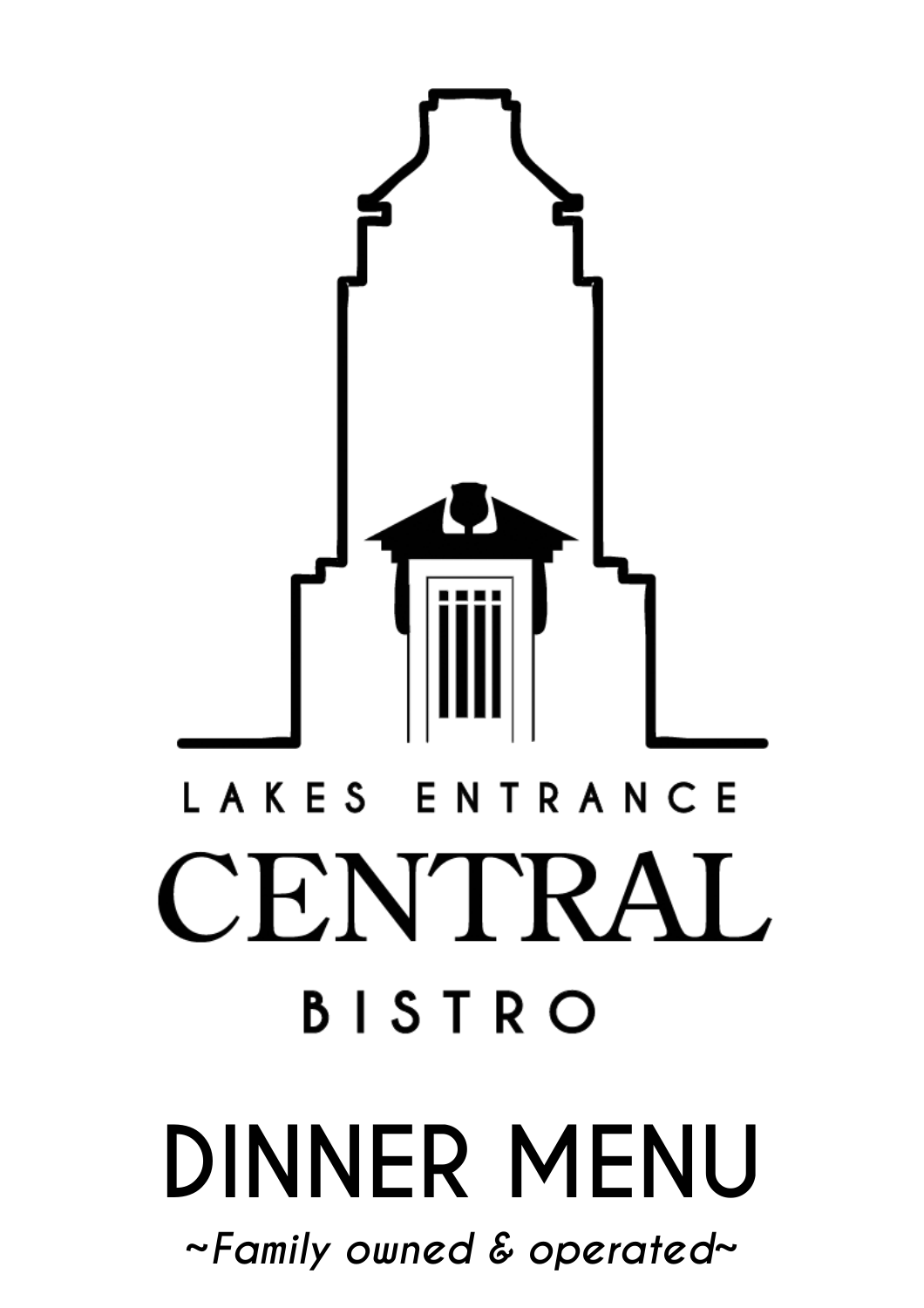## **entrée**

| Garlic bread - Wild Rye Bakery wood fire baked ciabatta (Pambula) (4 pcs) |                                                                                                |
|---------------------------------------------------------------------------|------------------------------------------------------------------------------------------------|
| Sydney rock oysters (harvested in Merimbula)                              | <b>Natural (6) 21 (12) 34</b><br>Kilpatrick (6) 23 (12) 36<br><b>Mignonette (6) 22 (12) 35</b> |
|                                                                           |                                                                                                |

**Chilli, rosemary & garlic marinated olives served with Wild Rye grilled ciabatta 12**

**Buffalo popcorn chicken served with jalapeno & pickles 14** 

**Crispy fried spiced calamari served with aioli dipping sauce and a dressed rocket leaf salad e 14 m 24**

## **mains**

| <b>Seafood chowder</b> with Eden smokehouse mussels, Bass Strait scallops, local gummy<br>shark and prawns served with a side of garlic ciabatta                                                                       | 29.5 |
|------------------------------------------------------------------------------------------------------------------------------------------------------------------------------------------------------------------------|------|
| <b>Duo of sausages</b> - Locally made 'Morrisons' sausages, one beef & tomato and one pork<br>& fennel served on creamy mashed potato with seasonal greens & beer braised onion<br>& mustard gravy. (GF without gravy) | 22.5 |
| Local scallops, panko crumbed and served with chips, garden salad & aioli                                                                                                                                              | 29.5 |
| <b>Seafood spaghetti</b> with local scallops, prawns & calamari tossed through Napoli,<br>chilli, garlic & spinach. Topped with shaved parmesan                                                                        | 29.5 |
| <b>Tuscan Risotto</b> with sundried tomato, spinach, kalamata olives, oven roasted capsicum,<br>basil, Spanish onion and Napoli topped with a rosemary & garlic pangrattoto crumb.                                     | 24   |
| (Vegan) (available GF)                                                                                                                                                                                                 |      |
| Add Chorizo 28                                                                                                                                                                                                         |      |

**Please note, all ingredients are not listed on the menu, please inform staff of any allergies or dietary requirements when ordering. A 15% surcharge applies on all public holidays & for painful customers**…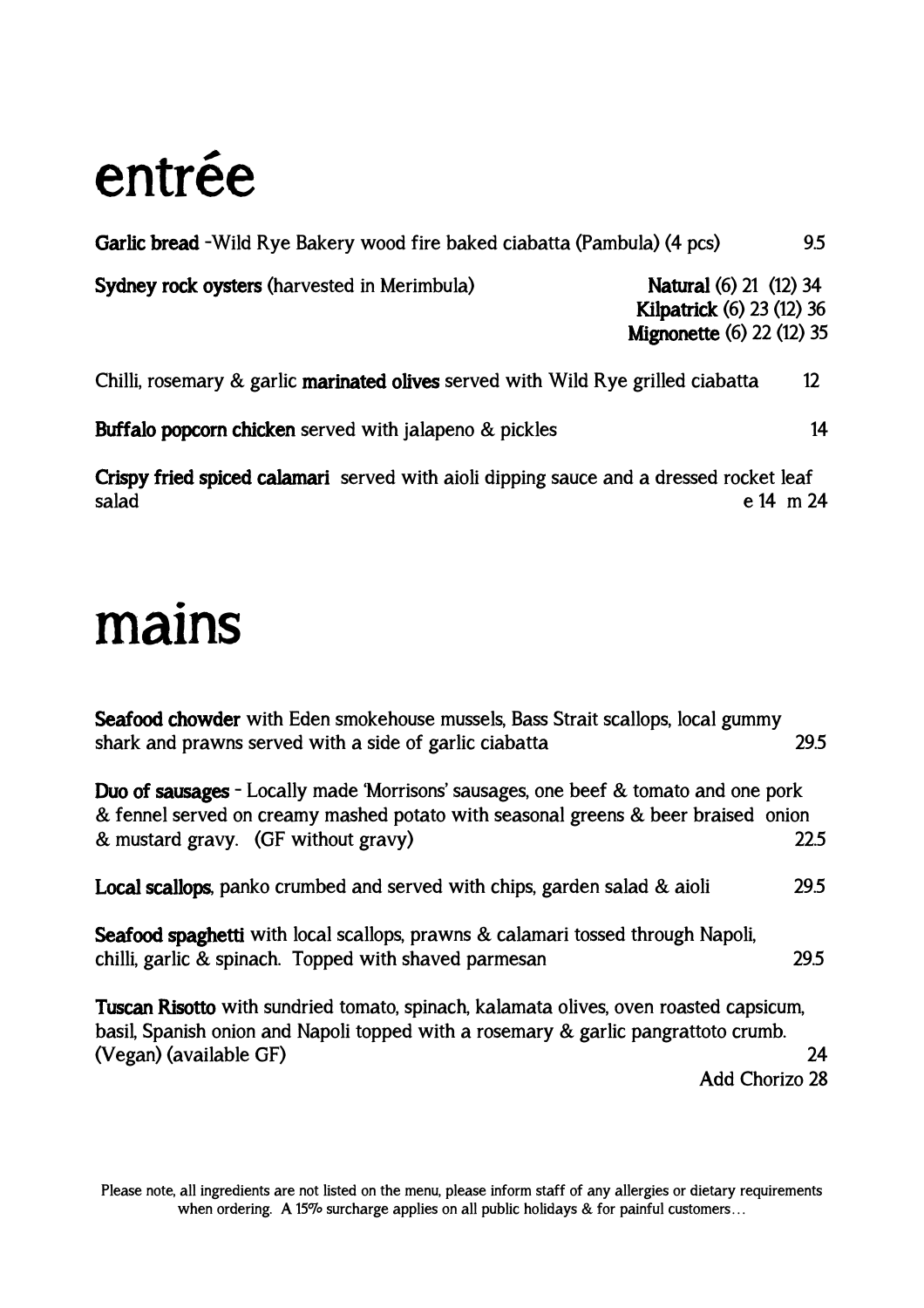# **mains continued...**

| Lakes Entrance fish & chips. Local Gummy shark fried in a crispy beer batter.<br>Served with garden salad, chips and house made tartare sauce                     |           |
|-------------------------------------------------------------------------------------------------------------------------------------------------------------------|-----------|
| <b>Classic creamy garlic prawns</b> served with steamed rice, green beans $\&$<br>snow peas (GF)                                                                  | 29        |
| <b>Chicken parmigiana - Chicken schnitzel topped with napoli, ham &amp; cheese</b><br>served with chips & a garden salad                                          | 28        |
| Chicken schnitzel served with chips, garden salad & a lemon wedge.<br>add reef sauce - local scallops, mussels & prawns in a creamy garlic sauce                  | 24<br>9.5 |
| <b>Porterhouse steak (300g)</b> Chargrilled to your liking & served with creamy mashed<br>potato & seasonal vegetables with your choice of sauce: (GF)            |           |
| - Green peppercorn sauce<br>- Mushroom sauce<br>- Garlic Butter (GF)<br>- Pub gravy<br>add reef sauce - local scallops, mussels & prawns in a creamy garlic sauce | 42<br>9.5 |
| sides                                                                                                                                                             |           |
| Garden salad with vinaigrette                                                                                                                                     | 8         |
| Bowl of steamed vegetables with garlic oil                                                                                                                        | 9         |
| <b>Bowl of chips</b> with a side of aioli                                                                                                                         | 9         |
| Add chips to any meal (small side)                                                                                                                                | 3         |
| Jug of plain gravy                                                                                                                                                | 2         |
| Jug of mushroom or peppercorn gravy                                                                                                                               | 3         |

**Please note, all ingredients are not listed on the menu, please inform staff of any allergies or dietary requirements when ordering. A 15% surcharge applies on all public holidays & for painful customers**…